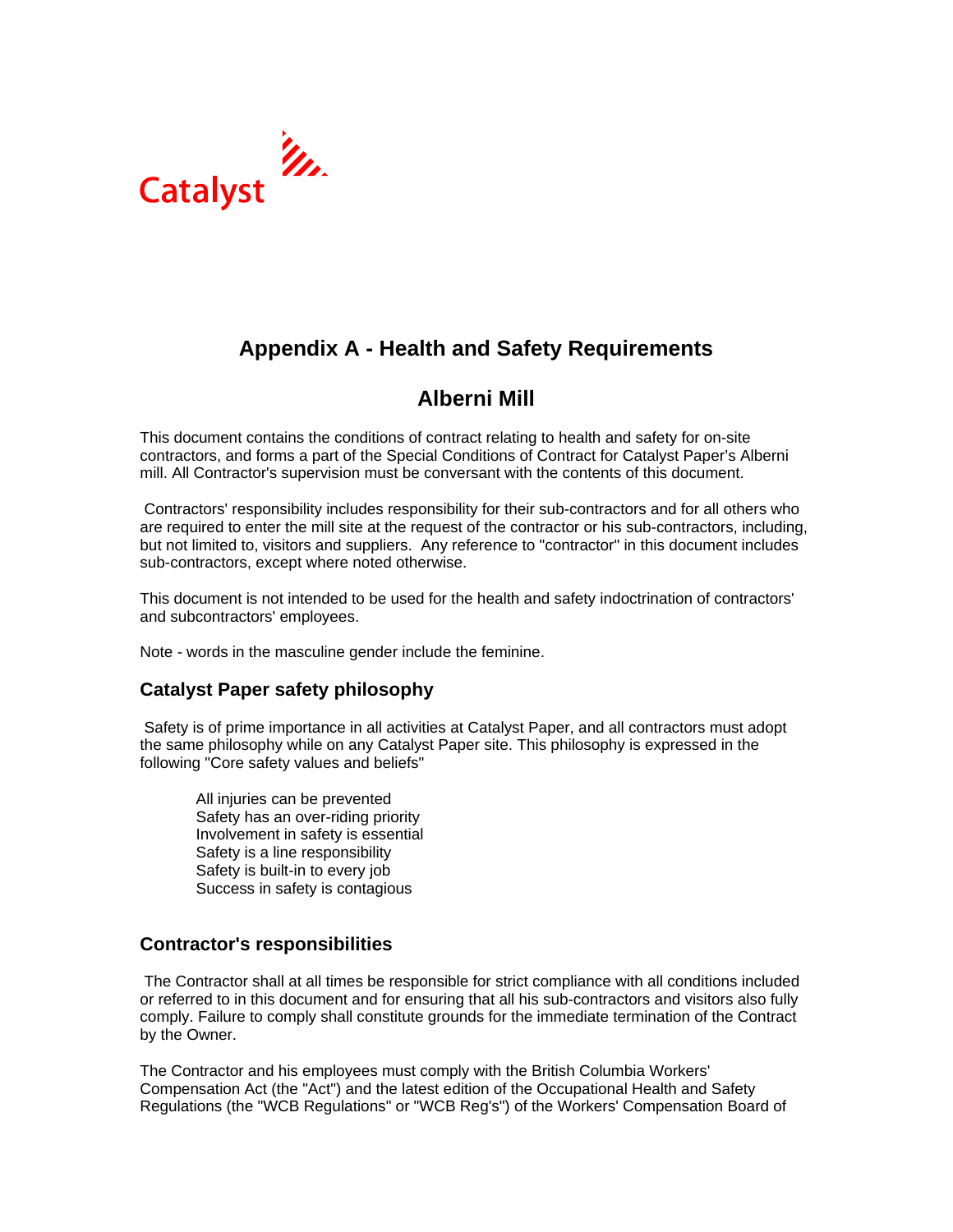B.C. (the "Board"). In addition, the Contractor must comply with all other laws and regulations of all governmental authorities which apply to the work being performed.

 The WCB Regulations form the basis of this document, and it is the contractor's responsibility to be fully familiar with their content. If the Contractor or Catalyst Paper becomes aware of work methods, qualifications, equipment or other conditions related to the Contract which are not in compliance with the WCB Regulations or with other requirements of this document, the Contractor must take immediate action as required to regain compliance.

#### **Additional requirements for the Alberni mill site.**

While full compliance with all sections of the WCB Regulations is required, the Owner has additional requirements related to the WCB Regulations with which the Contractor must also fully comply, as listed below. Note that, in some cases, the requirements for mill employees may differ from the requirements for contractors' employees.

#### **Communication and documentation:**

 - Where the contractor is required to notify the Board on any matter related to the Contract, a copy of the notification and any response from the Board must be provided immediately to the Owner's Representative

- Any written communication from the Board related to the Contract, including but not limited to orders and variance orders, must be copied to the Owner's Representative

- Where the WCB Regulations require that approval or certification by a professional engineer (P.Eng) or other expert is required for any matter related to the Contract, a copy of the engineer's document bearing his stamp (or equivalent) must be readily available for inspection by the Owner's Representative.

- Where qualifications or training for any activity related to the Contract are specified in the WCB Regulations, training or qualification records including the individual's name and date of training or qualification must be readily available for inspection by the Owner's Representative. Examples include, but are not limited to,

- trade qualifications
- WHMIS training
- asbestos-awareness training
- confined space entry training
- powder-actuated tool training
- welding qualifications
- scaffold training
- crane operation qualifications
- rigging training
- fall prevention training
- mobile equipment training
- records of respirator fit testing

- Instruction to the Contractor's employees provided by Catalyst Paper during indoctrinations does not relieve the contractor of any responsibility under Part 3, Division 3 of the Act (General Duties of Employers, Workers and Others).

- Any documentation related to the Contract which is required by the WCB Regulations to be available to workers or to be kept at the work site must be available on site for inspection by the Owner's Representative at any time.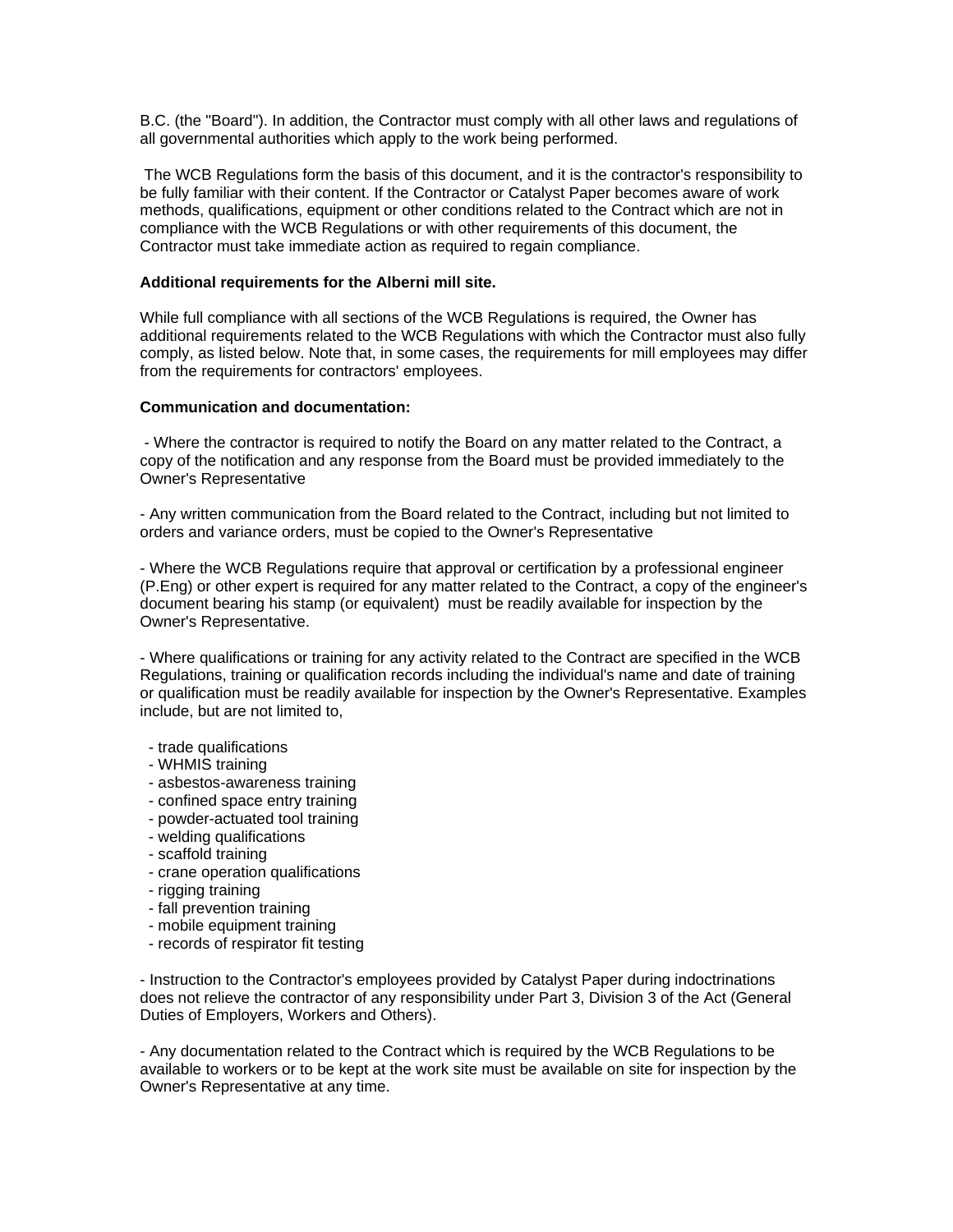Examples include, but are not limited to,

- load charts, records of inspection and maintenance records for cranes and hoists

- MSDS's and other documentation related to hazardous substances
- fall protection plans
- asbestos inspection results

- Any other documentation related to the Contract which is required by the WCB Regulations to be retained by the Contractor must be readily available for inspection by the owner's representative.

Examples include, but are not limited to,

- instructions, maintenance records and inspection records for equipment
- service and calibration records for gas testing equipment for confined space entry
- fall protection equipment inspection records
- procedures for working alone or in isolation
- heat stress assessments
- inventory of hazardous substances

**Part 3. Safety Program** (WCB Reg's. Part 3 - Occupational Health and Safety Programs)

3.1 The Contractor, regardless of the number of his employees, must maintain a written occupational health and safety program. A copy of this program must be provided to the Owner's Representative, and the Owner's Representative shall receive copies of all updates to the program while the Contractor is working on site.

In addition, the Contractor shall work with the Owner's Representative to develop plans to incorporate the Alberni emergency procedures and safety requirements into the Contractor's safety program to reinforce the safety indoctrination information provided to the Contractor's employees. This plan shall be in place prior to starting work on site.

At the discretion of the Owner's Representative, where the WCB Regulations (3.1) do not require a contractor to maintain an occupational health and safety program, the Contractor may be requested, as an alternative, to provide a list of actions that he will take to ensure safety on site.

**Part 3. Safety Committees and Safety Meetings** (WCB Reg's. Part 3 - Occupational Health and Safety Programs)

 3.2 In addition the Contractor must hold regular formal safety meetings with all on-site employees at least once per week. Attendance is mandatory. The Contractor must advise the Owner's Representative of the schedule for these meetings and their location and the Owner's Representative may attend at his discretion. Copies of minutes, highlighting concerns raised and specifying responsibility for action, must be provided promptly to the Owner's Representative. More frequent meetings may be required if requested by the Owner's Representative.

The Contractor shall also hold brief safety meetings with all on-site employees at the start of each work shift ("Toolbox meetings"), and brief minutes of these meetings must be copied to the Owner's Representative each day. The Owner's Representative may attend these meetings at his discretion. During shutdowns, these meetings shall be held twice daily.

The Contractor's Site Superintendent must also attend a weekly safety coordination meeting with the Owner's Representative while on site. During shutdown periods these meetings will be held daily.

Prior to the commencement of shutdowns all contractors' site superintendents must attend a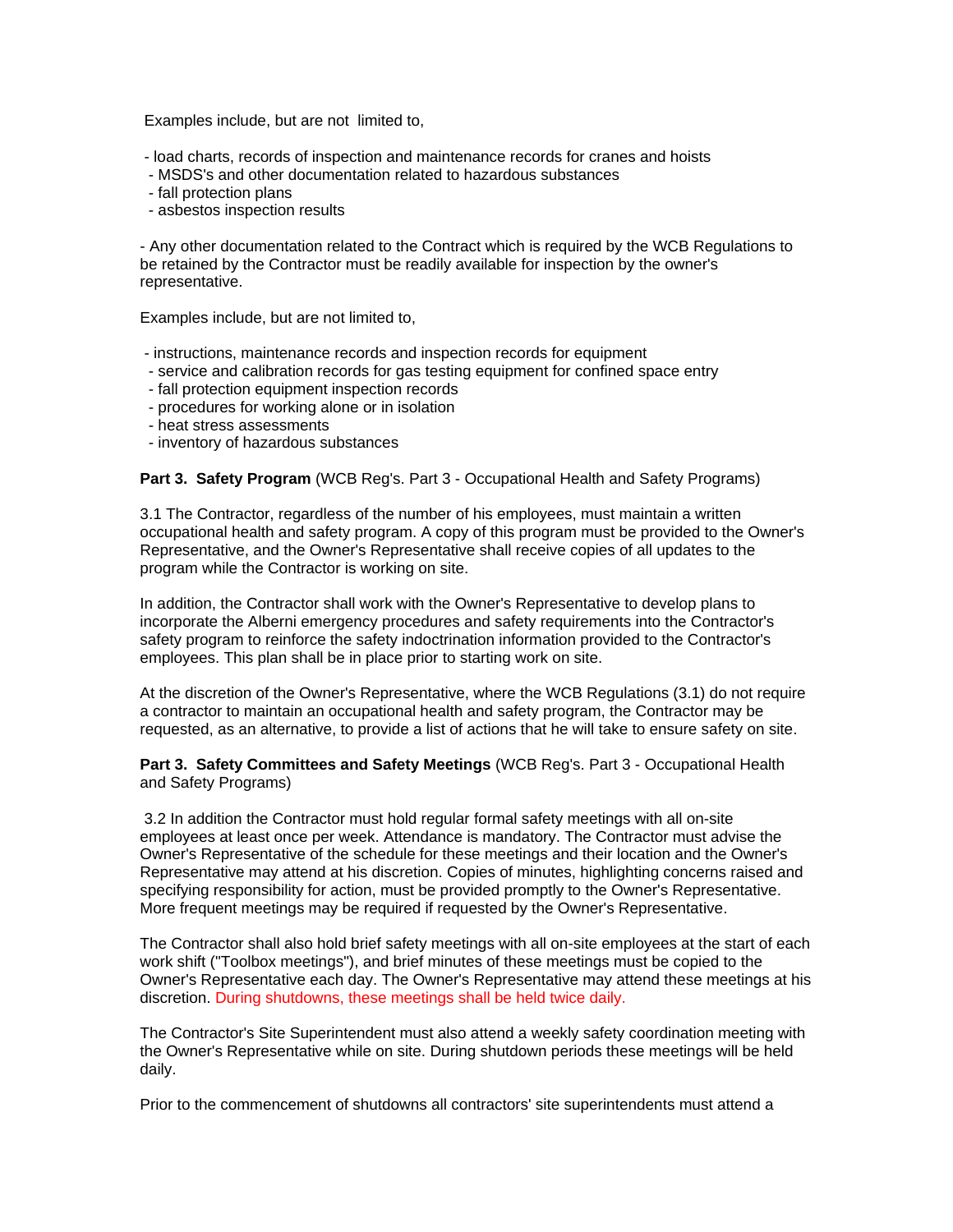meeting to review the safety requirements of the shutdown work to be done.

## **Part 3, Div 10. Accident reporting (**Act, Part 3, Division 10)

Clause 172. In addition to reporting injuries to the Board as required, the Contractor must also immediately advise the Owner's Representative of all accidents defined in clause 172(1), AND daily advise the Owner's Representative of all other accidents which result in first aid treatment or property damage.

## **Part 3, Div 10 Accident Investigations** (Act, Part 3, Division 10)

Clause 173. In addition, the Contractor must also investigate any accident or incident when requested by the Owner's Representative.

Clause 174. In addition, the Owner's Representative must be invited to attend all investigations of accidents related to the Contract and may, at his discretion, invite other Catalyst Paper employees to attend.

The Owner's Representative must be copied on all investigation reports.

## **3.5. Workplace inspections** (WCB Reg's 3.5)

While on site the Contractor must conduct workplace inspections to the standard prescribed in the WCB Reg's at least weekly, or more frequently if requested by the Owner's Representative. A record of inspections must be maintained and be readily available for inspection by the Owner's Representative.

Where a dedicated qualified health and safety person is required (see 20.3 "Multiple Employer Workplaces") this persons shall complete two safety audits each day and shall provide notes from these audits to the Owner's Representative.

#### **3.12. Refusal of unsafe work** (WCB Reg's 3.12)

Sub-clause [5]) - If the procedure for refusal reaches the point where the Board is involved, the Owner's Representative must be advised immediately.

#### **4.13 Emergency preparedness and response** (WCB Reg 4.13 to 4.18)

Risk assessment and other procedures required by this section apply to the immediate work area only. Outside the immediate work area, Catalyst Paper emergency procedures must be used.

#### **4.20. Impairment** (WCB Reg 4.20)

In addition, alcohol and illegal substances are forbidden on site at all times.

## **4.39. Work area requirements - housekeeping and site cleanliness** (WCB Reg's 4.39 and 4.41)

In addition, site cleanliness shall be maintained to a level conducive to safe conduct of the work. The Owner's Representative may require additional cleanup at any time when he believes that safety is compromised or the state of cleanliness does not meet the requirements of the General Conditions. All waste materials shall be disposed of as directed by the Owner's Representative.

In addition, all temporary hoses, cables and other services must, where practical, be run above or below walkways, stairs and other access routes. Where necessary, the contractor must provide temporary supports.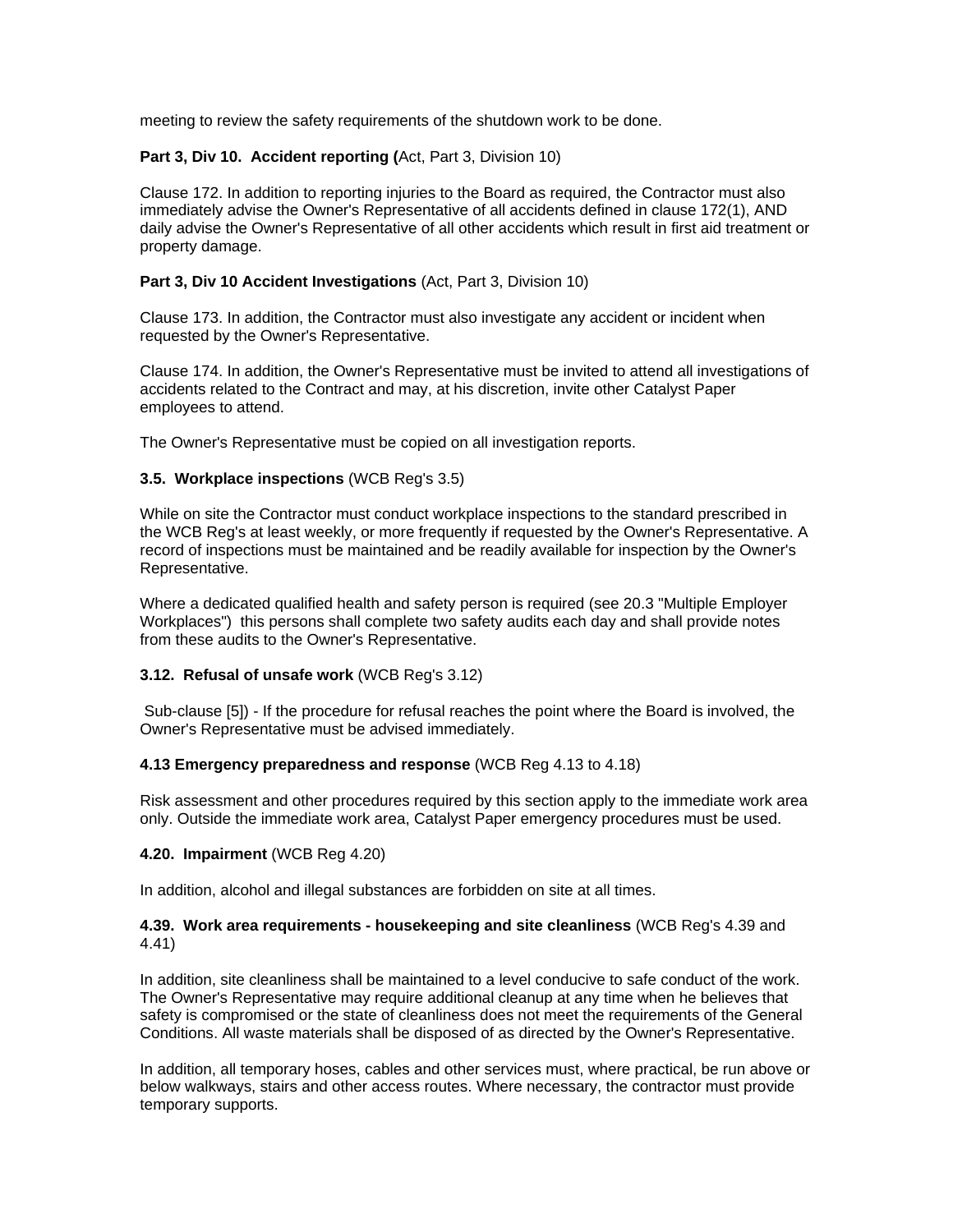#### **4.81 Smoking** (WCB Reg 4.81)

In addition, the contractor must follow the Alberni mill's smoking policy

#### **Part 5. Chemical and biological substances** (WCB Reg's, Part 5)

In addition, if the Contractor becomes aware of the discharge of hazardous materials on the site he shall immediately contain or clean up the material and notify the Owner's representative. If the Contractor becomes aware of hazardous materials which were not anticipated on the site, he shall immediately notify the Owner's Representative. In either case the Contractor shall comply with the instructions issued by the Owner's Representative in addition to all other applicable rules and regulations.

#### **5.25 Storage practices** (WCB Reg 5.25)

The Contractor is not to handle or move chemical totes that are located anywhere on the mill site unless directed by the Owner's Representative.

## **5.3. WHMIS** (WCB Reg's 5.3 to 5.19)

In addition, a copy of all WHMIS data sheets generated by the Contractor for the Work, shall be submitted to and approved by the Owner's Representative prior to bringing the subject materials onto the site.

A "Contractor Notification to Occupational Hygienist" form will be completely filled in by the Contractor and forwarded to the Owner's Representative for each product that will be used on site. Discussions with the Owner's Representative to clarify which products require Material Safety Data Sheets ("MSDS") are strongly recommended (e.g. for solvents, welding rods, acetylene and cleaning products).

In the case of a rush job (i.e. where the work is to be started with less than three days' notice to the Contractor), the notification form will not necessarily be returned by the Owner's Representative to the Contractor

In all cases the Contractor will provide the MSDS and the Notification form in a timely manner.

#### **5.27. Flammable and combustible substances** (WCB Reg's 5.27 to 5.35)

In addition, flammable gases and liquids must be stored only in areas approved by the Owner's Representative.

#### **5.100 Hazardous substances - evacuation procedures** (WCB Reg 5.100)

Unless specified otherwise in the contract documents, Catalyst Paper will provide emergency response services. Contractors must be familiar with and be prepared at all times to follow Catalyst Paper's emergency response procedures.

#### **6.3. Asbestos**

In addition, any person working on any insulating materials must be trained on asbestos awareness. NOTE - Asbestos-containing materials may be encountered in most mill areas.

**7.32. Radiation** (WCB Reg 7.32)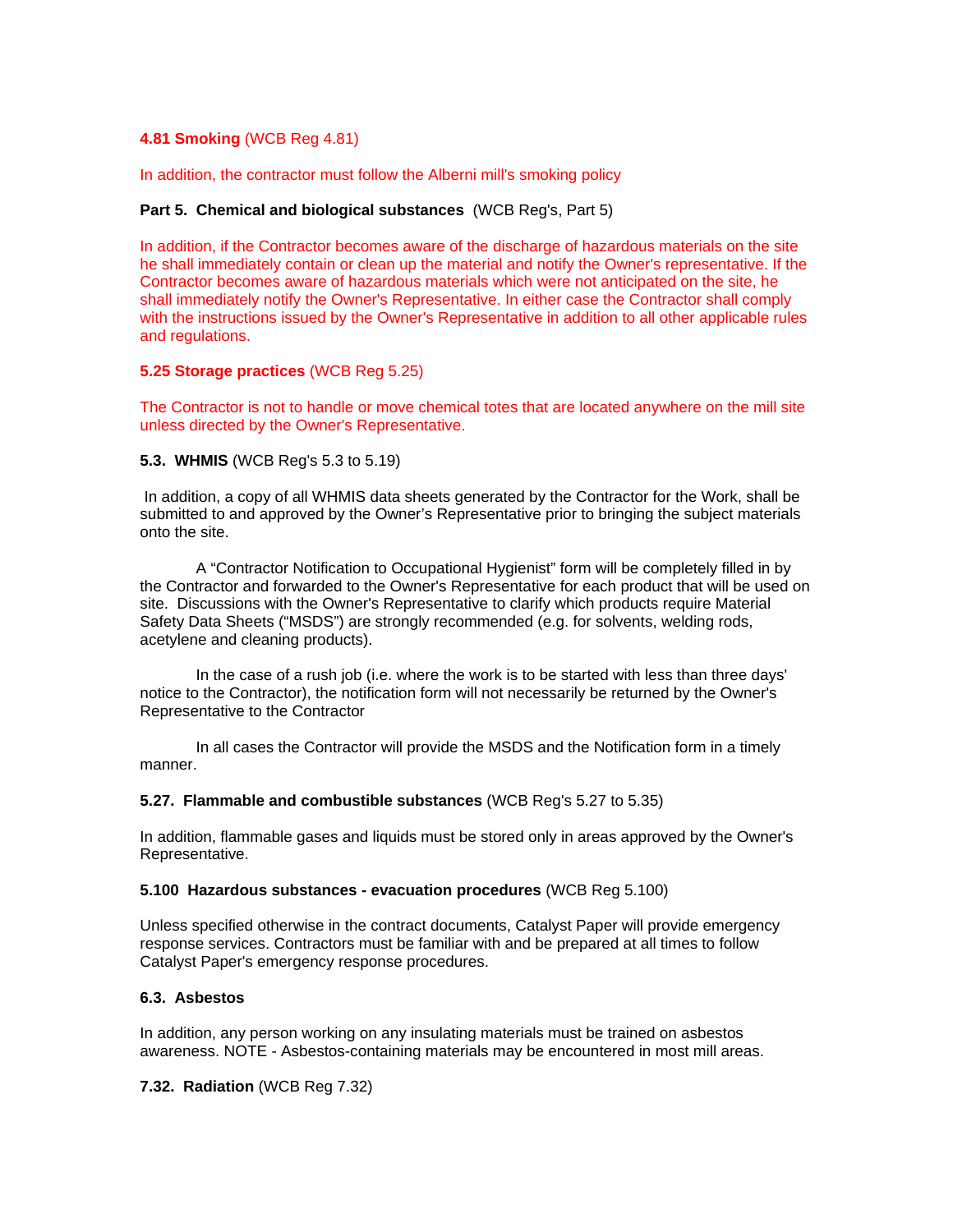In addition, all work involving the use, maintenance or installation of radiation sources, including radiography, must be approved in advance by the Owner's Representative.

## **Part 8. Clothing (WCB Reg's part 8)**

8.2 - Note that all clothing restrictions described in this clause apply in all mill areas.

8.10 - In addition, unless agreed by the Owner's Representative shorts are not permitted and sleeves must be no shorter than shoulder-length in all mill areas.

Note that no contract employee shall wear red coveralls while on site (red coveralls are reserved for emergency response personnel)

#### **8.11. Safety headgear** (WCB Reg 8.11)

Note that hard hats to CSA Z94.1-92 (which excludes bump caps) must be worn at all times in all mill areas except offices and lunch rooms.

#### **8.14. Eye and face protection** (WCB Reg's 8.14 - 8.18)

Note that CSA-approved safety glasses with permanent side shields must be worn at all times in all mill areas.

#### **8.21. Leg protection (**WCB Reg 8.21)

Note that leg protection must be worn by all workers at all times when operating a chain saw.

#### **8.22. Footwear** (WCB Reg 8.22)

Note that class "A" safety footwear must be worn at all times.

#### **8.24. High visibility apparel** (WCB Reg 8.24)

Note that high-visibility vests or clothing with reflective panels must be worn at all times except in offices and lunch rooms.

#### **8.26. Buoyancy equipment** (WCB Reg 8.26)

Note that personal flotation devices (PFD's) must be worn at all times when working on docks, floats or boats, or above water, unless fall-protection is required or if advised otherwise by the Owner's Representative.

#### **8.36. Emergency escape respirators**. (WCB Reg 8.36)

Note that emergency escape respirators must be carried at all times in designated gas hazard areas or when requested by the Owner's Representative.

#### **9.1. Confined space - definition** (WCB Reg 9.1)

In addition, a confined space includes any area designated as a confined space in the contract documents or by the Owner's Representative.

#### **9.6. Confined space responsibilities** (WCB Reg 9.6 and 9.8)

9.6 - In addition, the Owner's Representative must be advised of the name of the on-site Contractor's employee responsible for the confined space entry program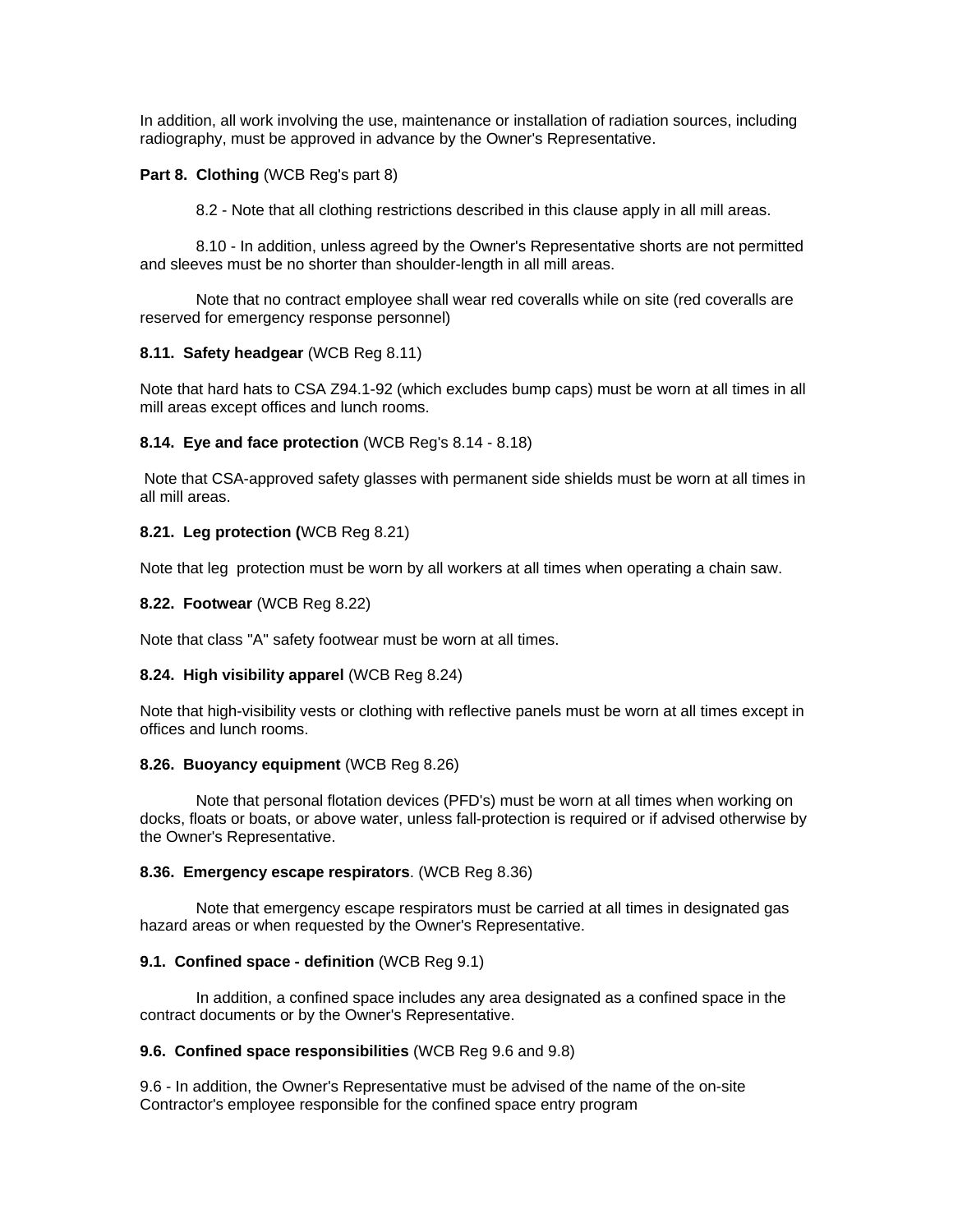#### **9.9. Confined space work - hazard assessment and work procedures** (WCB Reg's 9.9 and 9.10)

In addition, the hazard assessment and written procedures must take into consideration others' work, and a copy must be provided to the Owner's Representative prior to starting work. A copy must also be attached to the confined space entry permit. Where more than one employer will have people working in a confined space, the Contractor's site superintendent and the Contractor's employee responsible for confined space entry must attend a coordination meeting with all employers represented prior to starting work. Copies of the minutes of this meeting must be posted in the Contractor's trailer.

#### **9.17. Confined space – lockout, isolation and entry** (WCB Reg's 9.17 - 9.23)

Note that Catalyst Paper Alberni's procedures for lockout, isolation and entry into confined spaces must be followed. Instruction on the use of these procedures will be provided to the Contractor's employees as required. Catalyst Paper will lock out and isolate confined spaces, unless the confined space is part of new construction covered by the Contract or if indicated otherwise by the Owner's Representative. Contractors' employees must place their personal locks on lockout boards, following Catalyst Paper Alberni' s lockout procedures.

## **9.26. Confined space - verification and testing** (WCB Reg 9.26 [2])

In addition, persons who perform gas testing and other testing of conditions in the confined space must be trained by an agency acceptable to Catalyst Paper and a record of training must be readily available for inspection by the Owner's Representative.

#### **9.34. Confined space - standby persons ("hatch watch" or "tank watch")** (WCB Reg's 9.34 to 9.36)

Note that Alberni does not accept "hatch watch" training certification from outside agencies. All contractors must schedule hatch watch training to be given by approved Alberni's employees or their agents by arrangement with the Owner's Representative. At least two contractor's employees shall be trained for each shift and each confined space for which the Contractor anticipates entry.

NOTE - Training may not be available at short notice and contractors are cautioned to schedule training well in advance.

#### **10.1 De-energization and lockout** (WCB Reg's 10.1 to 10.12)

The Contractor must follow Alberni mill's procedures for isolation and lockout.

The Contractor is responsible for ensuring that locks are accounted for and kept in safe working condition. All locks must be returned to the Owner prior to the release of the final pay voucher to each employee. A charge of \$50 per lock set will be levied to the Contractor for each lock not returned.

#### **Part 11. Fall protection (WCB Reg Part 11)**

11.3 Fall protection plan. In addition, the fall protection plan must be submitted to the Owner's Representative before work with a risk of falling begins.

11.4 Fall protection training must be conducted before employees come on site to conduct the work.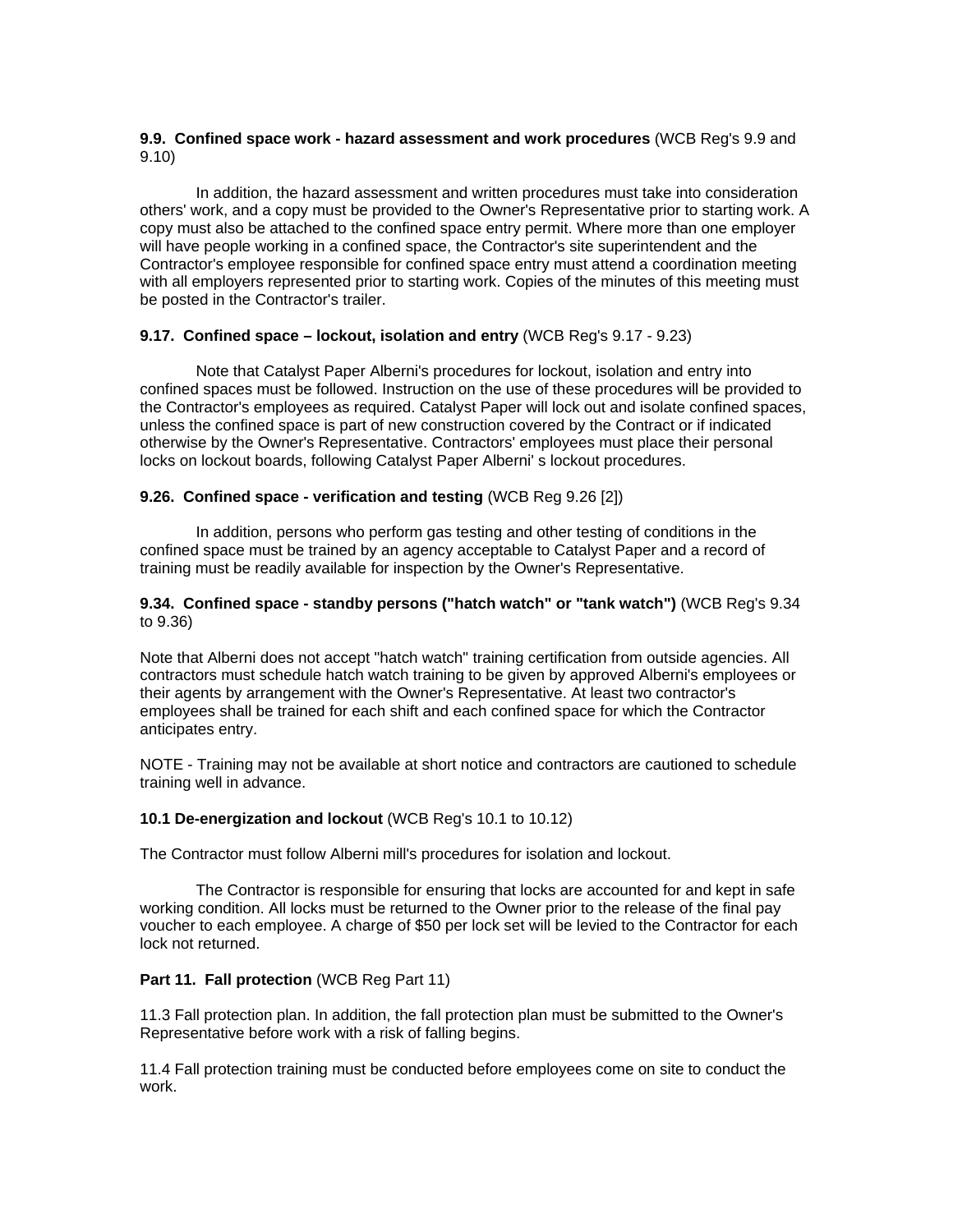11.6 Safety belts are not permitted to be used for any purpose.

Where the Contractor believes that an application for a variance (for fall protection) is necessary, this application must be a joint application by the Contractor and the Owner. The Owner's Representative shall review any submission of an application for variance prior to its submission.

## **12.126. Welding, cutting and allied processes - fire extinguishers** (WCB Reg 12.126)

See "Fire prevention" below under "Additional conditions"

## **14.34. Crane operation** (WCB Reg 14.34 (1))

In addition, the Contractor must not operate mill overhead travelling cranes without the authorization of the Owner's Representative. Also, any person operating any overhead crane must have specific training on that crane. This training must be arranged through the Owner's Representative.

#### **16.4. Mobile equipment - competency of operators** (WCB Reg 16.4)

In addition, a written record of training for operators of lift trucks, backhoes and other mobile equipment must be readily available for inspection by the Owner's Representative at any time.

## **19.16 High voltage electrical equipment** (WCB Reg's 19.16 to 19.23)

In addition, the Contractor must follow the Catalyst Paper Alberni mill's procedures for high-voltage electrical work. All job-specific procedures for working on high-voltage electrical equipment must also be submitted to the Owner's Representative before any work starts.

## **20.2 Notice of Project** (WCB Reg 20.2)

In addition, if the Contractor is acting as prime contractor, a copy of the Notice of Project must be provided to the owner's representative

## **20.3 Multiple-employer workplaces** (WCB Reg 20.3)

(1) Note that the work sites for all contracts are "multiple employer workplaces". Catalyst Paper will indicate in its contract documents if the successful tenderer will be required to act as the prime contractor.

 (2) (b) In addition, the Contractor must appoint a dedicated qualified health and safety person if the Contractor has more than 25 employees on site. A dedicated qualified health and safety person is required for a crew of 25 or fewer employees if this is specified in the Contractor's safety policy or the Contract documents. Note - a "dedicated qualified safety person" must have no other duties other than those related to health and safety. The owner reserves the right to determine who is a "qualified safety person".

## **20.3 Health and safety responsibilities (**WCB Reg 20.3 (2) (b))

In addition, the Contractor must provide the name of the qualified person designated to be responsible for health and safety activities to the Owner's Representative prior to work starting.

#### **20.78 Excavations** (WCB Reg's 20.78 to 20.95)

In addition, the Contractor must follow Alberni mill's "Digging permit" procedures.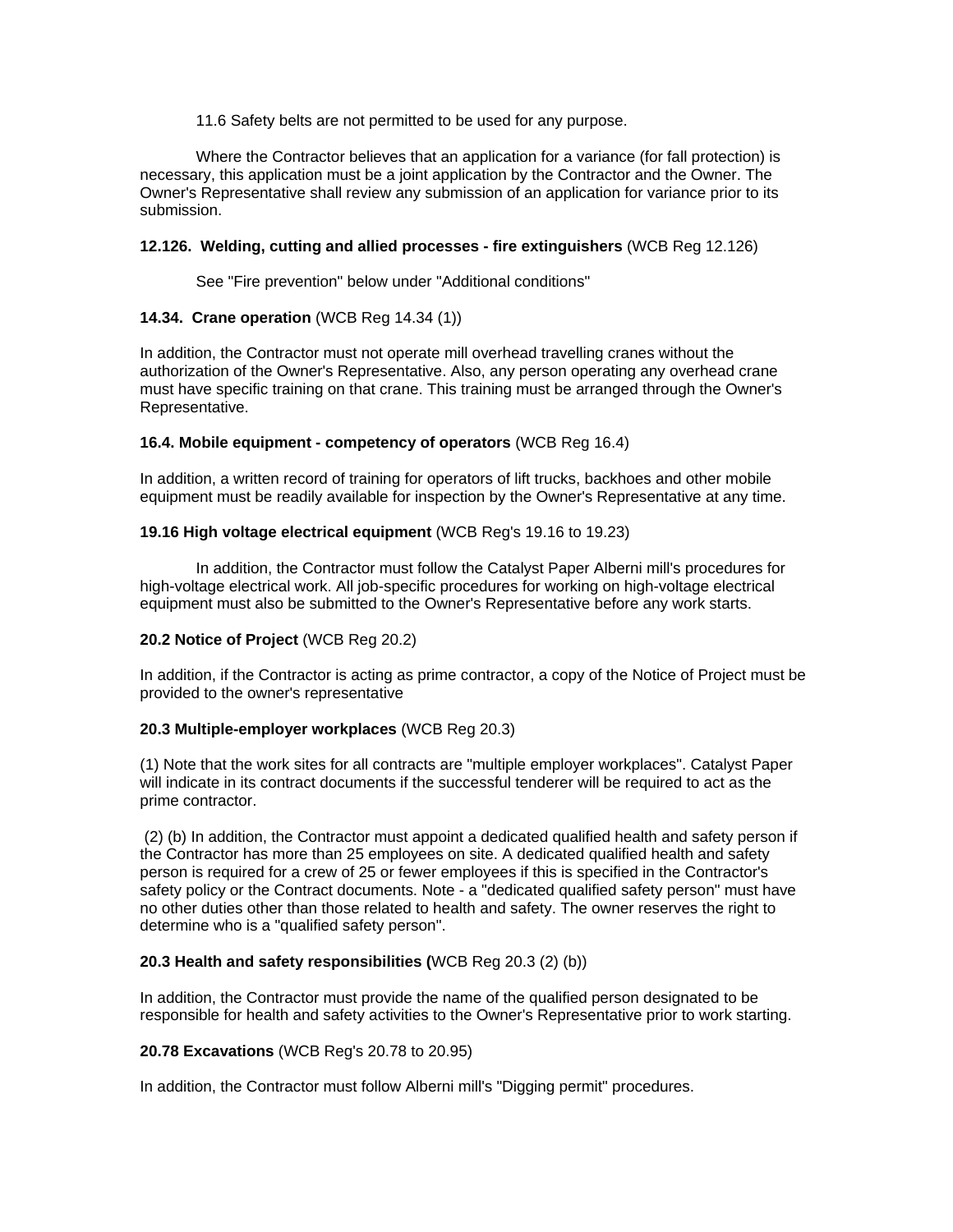## **Part 21. Blasting operations/explosives** (WCB Reg's Part 21)

In addition, the Contractor shall not bring explosive materials on to the site without the prior written permission of the Owner's Representative

#### **Part 32. Evacuation and rescue** (WCB Reg's Part 32)

Except as described above, Catalyst Paper Alberni mill will provide evacuation and rescue services. The Contractor must follow the mill's evacuation procedures

#### **Part 33. First Aid** (WCB Reg's Part 33)

The Owner shall provide first aid and emergency response facilities and services for all contractors, unless specified otherwise in the Contract documents. The Owner's Representative shall convene a meeting with the Contractor's first aid representatives and a Mill first aid representative to establish procedures for first aid and emergencies which require outside resources.

All Contractor's employees must report all injuries to First Aid, even if treated off site.

The Mill phone number for reporting all emergencies requiring first aid or fire assistance is 4444

# **Additional conditions**

#### **A1. Site access.\_**

The Contractor shall be assigned one entrance gate through which all of his employees shall have access to the mill site. No Contractor's employee shall use any other access unless approved by the Owner's Representative.

#### **A2. Safety indoctrination**

Each and every employee entering the site must receive an Alberni mill-approved indoctrination prior to commencing work or visiting the site. This rule is all inclusive of subcontractors, construction supervision, management, and executive personnel and all suppliers' and vendor's representatives and other personnel who enter the site at the request of or for the benefit of the Contractor. All personnel must report directly to the Contractor's trailer or other approved location, where the indoctrination will occur, and may not visit other areas of the mill prior to receiving an indoctrination.

Contractor's employees will be deemed not to have received the Safety Indoctrination if they arrive late or leave during the Indoctrination, or if they fail to successfully answer questions to confirm understanding of the materials presented.

The indoctrination must be repeated at least every twelve months, and every six months for individuals who do not frequently work at the site.

The Contractor shall keep a record of all indoctrinations and the record shall be certified by the Contractor's site superintendent. The record must include the full name of the inductee, address, company affiliation, and all areas of the mill in which the employee is required to work or visit. This record shall be available to the Owner's Representative upon request.

The Owner's Representative and the Contractor shall work together to formulate an indoctrination suitable for the area of work.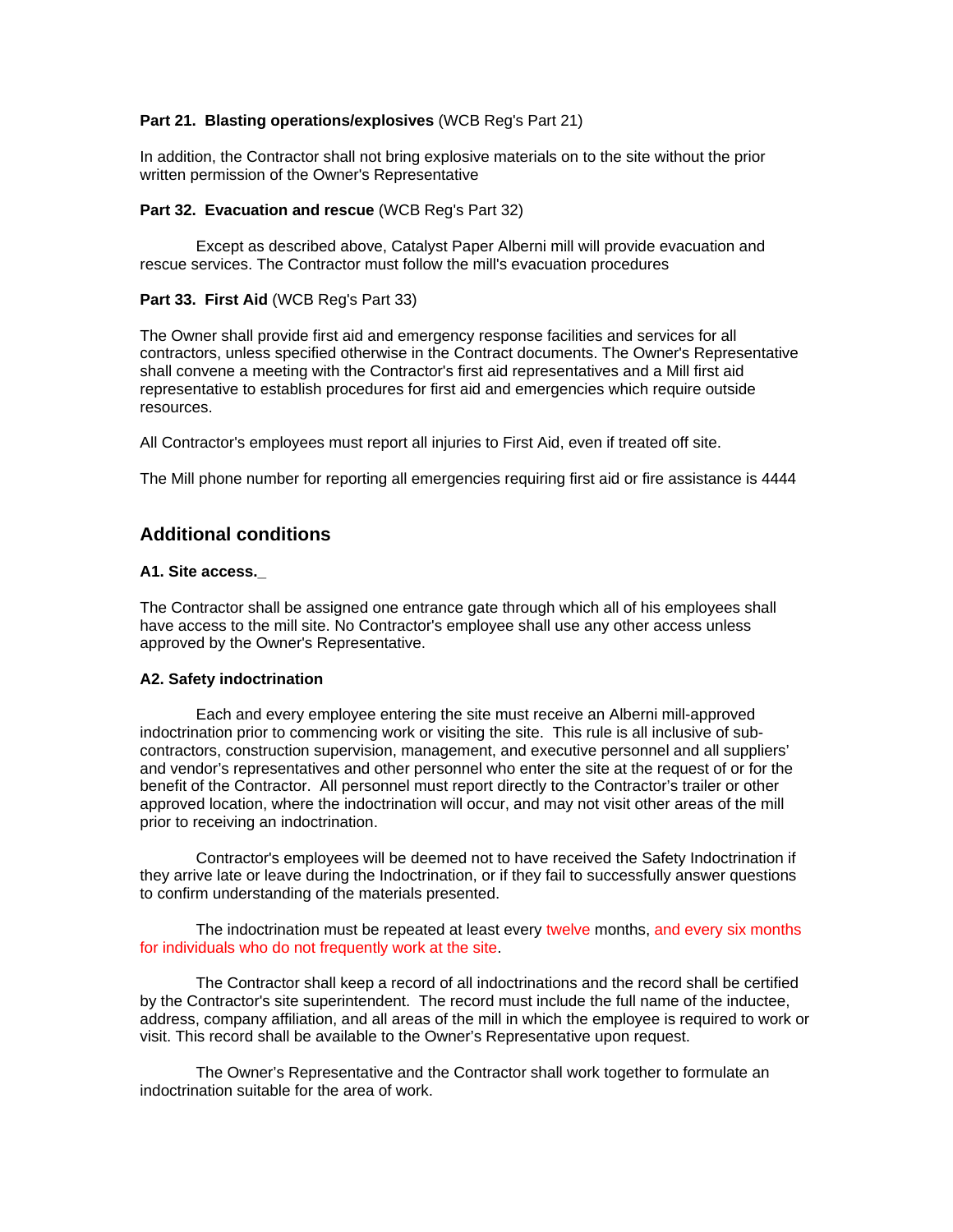## **A3. Recording of Contractor's employees on site.**

The Contractor's site supervisor must sign in at the Guardhouse at the beginning of each work shift and provide the following information

- the name of the contracting company
- the supervisor's name
- the Owner's Representative's name
- the location of the work for the shift
- the number of Contractor's employees on site for the shift

#### **A4. Emergency evacuation**

Mill evacuation plans have been developed for major gas leaks, earthquakes, tsunamis and other catastrophic events. The safety indoctrination shall include an introduction to such plans as they apply to the Work. In particular, each employee shall be advised of the evacuation routes and marshalling points for evacuations.

The mill evacuation plan is available at the main gate and a copy must be posted in the Contractor's crew trailers.

#### **A5. Special Hazards**

At the commencement of the Contract and from time to time as determined by the Owner's Representative, the Owner's Representative shall conduct a special hazards meeting with the principal supervision of the Contractor. The Contractor shall be responsible for ensuring that the hazard information made available during the meeting is immediately and completely conveyed to all of his employees and the employees of all of the Contractor's Sub-Contractors working on site. The special hazard topics shall be part of the Contractor's regular safety meeting agenda.

#### **A6. Provision of safety equipment**

The Contractor is responsible for the provision of all personal protective equipment (PPE) and other safety equipment and supplies for his employees and for all other health and safety equipment required to comply with the conditions described in this document, with the exception of:

- safety locks
- lockout procedure boards
- evacuation and rescue equipment
- self-contained breathing apparatus (SCBA) for confined space entry rescue
- gas testing equipment for confined space entry
- first aid materials and supplies
- emergency rescue materials and supplies
- hoses for fire prevention

NOTE. The Contractor shall provide the Owner's Representative with a minimum of 96 hours of the requirement for gas monitoring equipment or SCBA's.

## **A7. Safety performance tracking.**

An important indicator of Catalyst Paper's overall performance is safety results, including contractors.

The Contractor must provide the following information to the Owner's Representative prior to noon each Monday: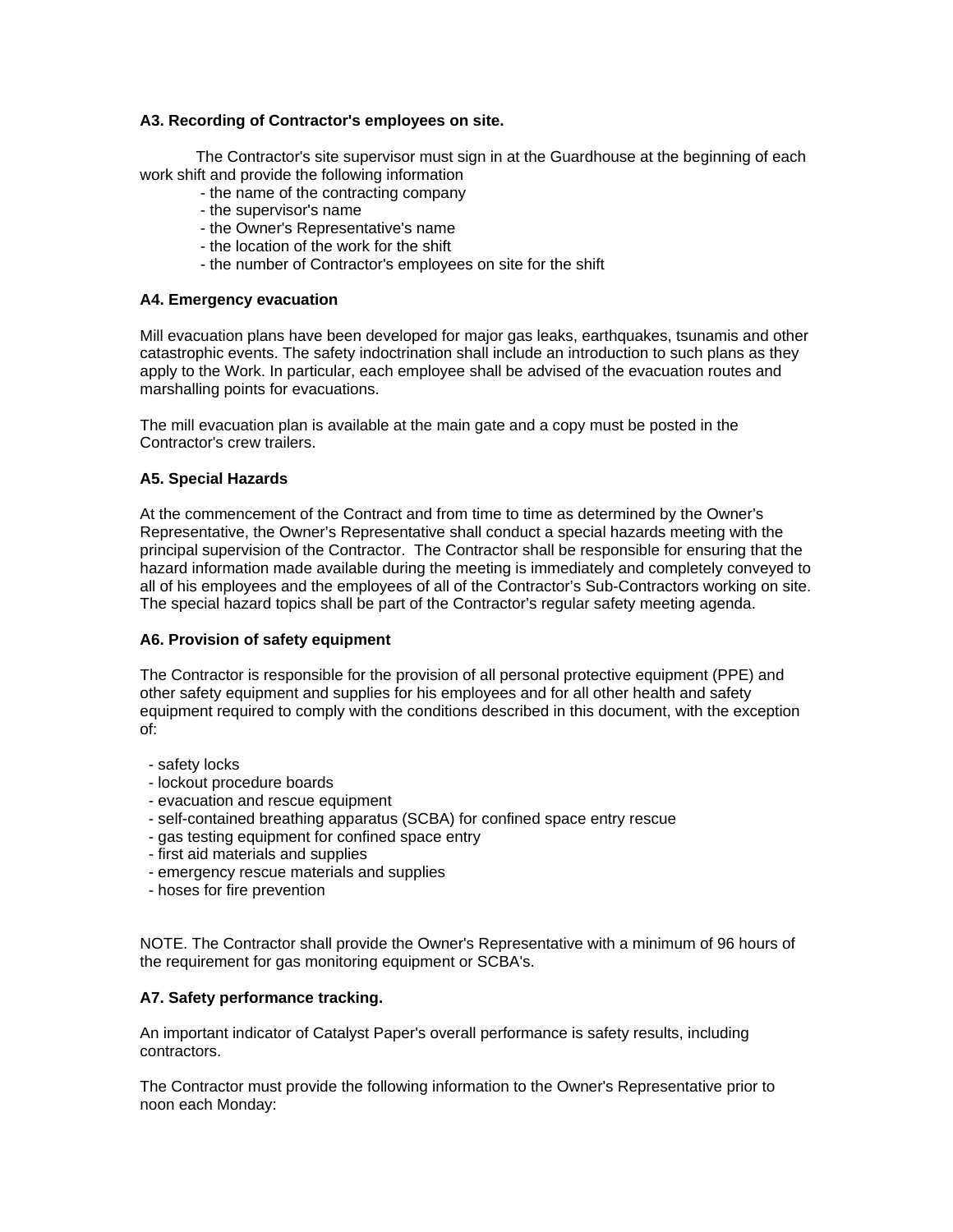- total hours worked by the Contractor's employees (including sub-contractors) for the previous week (Sunday to Saturday inclusive)

 - number of injuries sustained by all employees by category (lost time injuries, medical incidents and first aids) for the previous week (Sunday to Saturday inclusive)

#### **A8. Road closures**

Any obstruction to mill roads must be approved in advance by the Owner's Representative.

#### **A9. Working on or near rail tracks**.

Where the Contractor's work or equipment is on or within the standard clearance of rail tracks, Catalyst Paper Alberni mill's safety procedure for working on rail tracks and all applicable laws and regulations must be followed.

#### **A10. Vehicle safety and speed limits**.

Contractor's employees' personal vehicles are not permitted onto the Site. Contractors who are required to bring vehicles onto the site for the purposes of undertaking the Work shall complete a "Vehicle Pass Request" which is available from the Owner's Representative. All vehicles issued a pass shall display a legible sign identifying the Contractor.

Posted speed limits must be observed. The general Site speed limit is 30 km/h and the speed limit inside any building is 10 km/h.

#### **A12. Fire prevention**

The Contractor must comply with the requirements of the Alberni mill's "Hot work permit" procedures when welding, burning, grinding or using an open flame.

When construction trailers and/or work in progress are located in the mill area and there exists the possibility of a fire in the trailer or work in progress spreading to any mill area, the following shall apply:

- Construction trailers shall have a battery operated smoke detector and external alarm and a fire extinguisher at each exit.

#### **Index**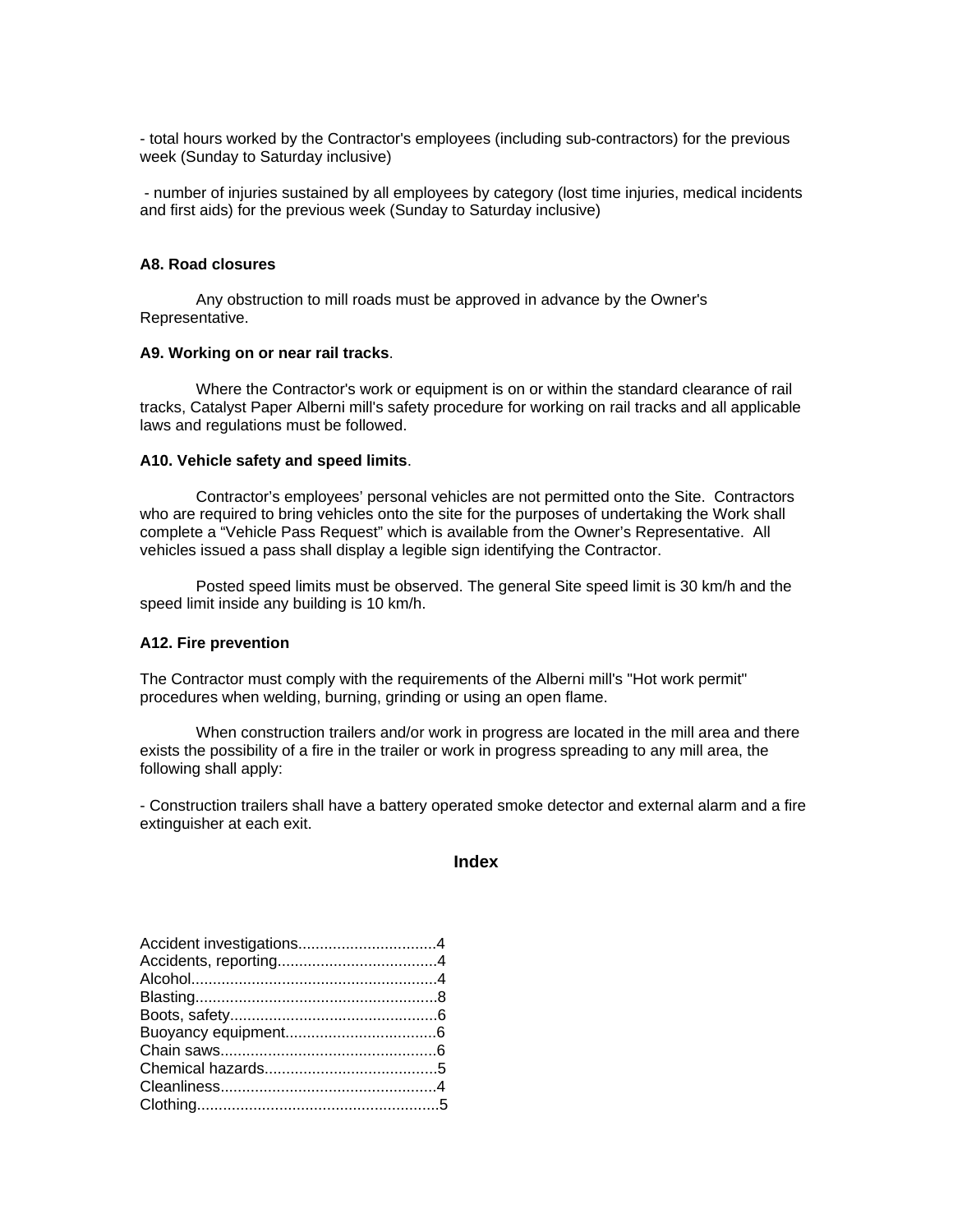| Contractor's responsibilities1     |  |
|------------------------------------|--|
|                                    |  |
|                                    |  |
|                                    |  |
|                                    |  |
|                                    |  |
|                                    |  |
|                                    |  |
|                                    |  |
|                                    |  |
|                                    |  |
|                                    |  |
|                                    |  |
|                                    |  |
|                                    |  |
|                                    |  |
|                                    |  |
|                                    |  |
|                                    |  |
|                                    |  |
|                                    |  |
|                                    |  |
|                                    |  |
|                                    |  |
|                                    |  |
|                                    |  |
|                                    |  |
|                                    |  |
|                                    |  |
|                                    |  |
|                                    |  |
|                                    |  |
|                                    |  |
|                                    |  |
|                                    |  |
|                                    |  |
|                                    |  |
|                                    |  |
|                                    |  |
|                                    |  |
| Multi-employer workplaces8         |  |
|                                    |  |
| Personal protective equipment5, 10 |  |
|                                    |  |
|                                    |  |
|                                    |  |
|                                    |  |
|                                    |  |
|                                    |  |
|                                    |  |
|                                    |  |
| Rail tracks - working near11       |  |
| Refusal of unsafe work4            |  |
|                                    |  |
|                                    |  |
| Responsibilities, safety1          |  |
|                                    |  |
|                                    |  |
|                                    |  |